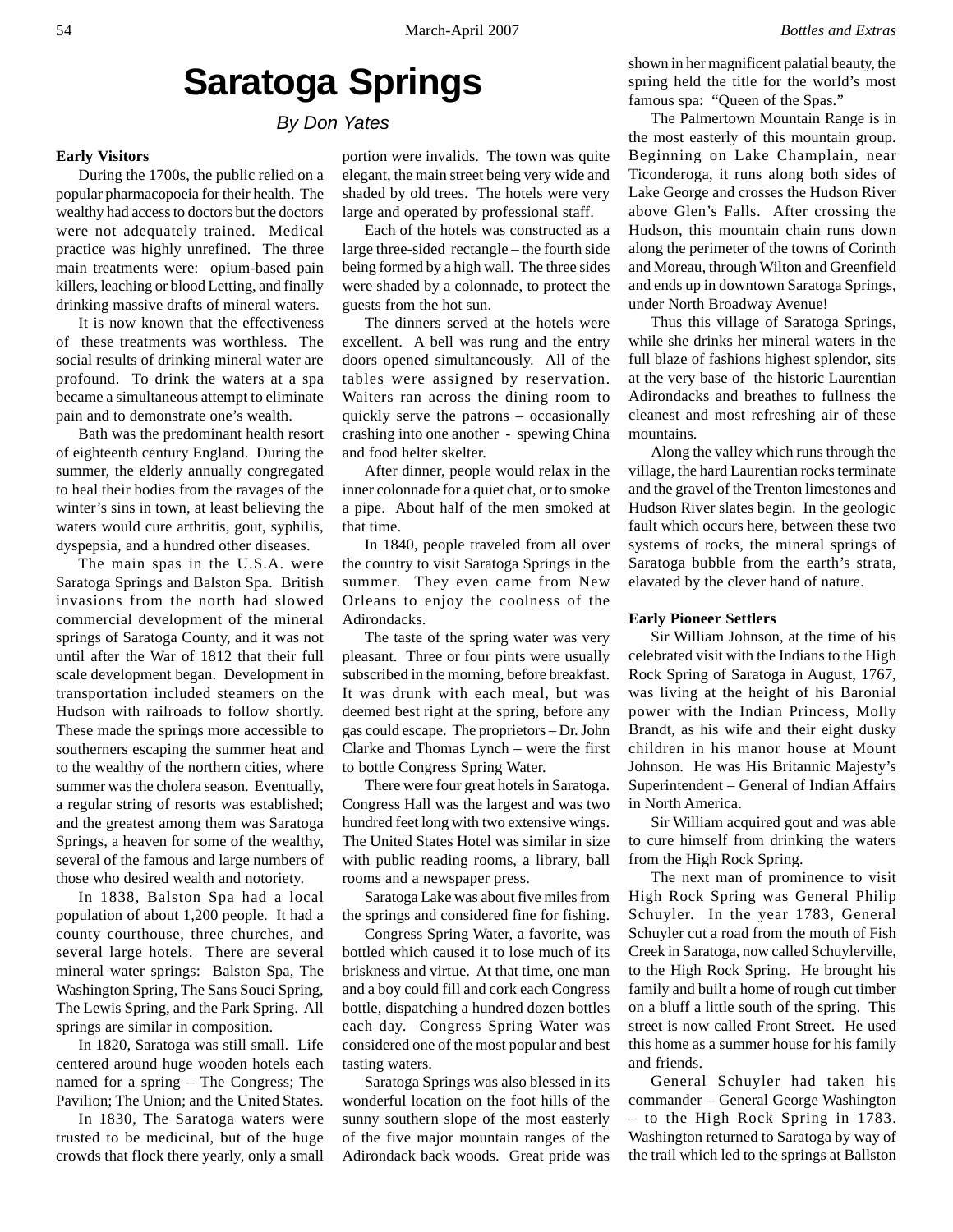#### *Bottles and Extras* March-April 2007 55

Spa. There was no human habitation during that time. It was not until 1787 that Benajah Douglas, the pioneer of Ballston Spa, built the first rude log tavern and opened it up for guests. Douglas had built large frame hotels in Ballston Spa six years prior to Gideon Putnam's enterprise of building the Grand Union at Saratoga Springs.

Those six years came close to costing Saratoga its now proud position as the "World's Greatest Watering Place."

General George Washington was thrilled with the value of the mineral springs of Saratoga. Soon after peace was declared, he made the attempt to purchase the land near the High Rock Spring. In his published correspondence, there is a letter relating to this endeavor.

#### **The First Settlers of Saratoga Springs**

In 1771, pioneer settler Dirck Schouten moved to the springs to cut away his small clearing, to plant some potatoes and build his log cabin home on the ridge, a little west of the High Rock Spring.

Alexander Bryan, in 1787, lived at the intersection of Front Street and Rock Street, near the site of what is now called the Empire House. These two crude cabins are located on opposite sides of Rock Street and were the first hotels until Benjamin Risley built the Yellow House in 1799. Gideon Putnam started building the Grand Union Hotel two years later, in 1801.

In 1790, a new era bloomed at Saratoga Springs. In that year, The Balston Spa founders, Benajah Douglas and Nicholas Low, were making their first land purchases. Benjamin Risley and his two sons-in-law, Gideon Putnam and Dr. Clement Blakesley, came to settle in Saratoga Springs. Gideon Putnam was charmed to become the founder of modern Saratoga, which it became in 1878 in all of its fairy-like magnificence and beauty above the more humble scene of Putnam's early labors.

Benjamin Risley was a prominent, wealthy citizen from Hartford, Connecticut. When he moved to Saratoga in 1790, the capital he brought with him was the foundation for the wealth of Saratoga Springs, aside from the real estate interests of the Waltons and the Livingstons.

Upon settling at the springs, Benjamin Risley purchased several building lots from Catherine Van Dam on Rock Street between Catherine and Front Streets. He also built a popular tavern on that block.

The Putnam family traces its roots from John Putnam, who sailed from England in 1684 and located at Danvers, Massachusetts. John had three sons, Thomas, Nathan, and John II. From son Thomas Putnam descended a long line of prominent people, including General Isreal Putnam. Isreal was a hero during the Revolutionary War. Gideon Putnam was the man of steel nerve, comprehensive powers of invention and the master creator of Saratoga Springs.

Gideon Putnam was the son of Mary and Rufus Putnam. He was born in the town of Sutton, Mass. in the year 1764. Gideon Putnam married Doanda Risley, the daughter of Squire Benjamin Risley, a gentleman of great prominence at Hartford, Connecticut. After first arriving at Saratoga, Gideon was a carpenter and a cooper. He shipped his barrel staves to New York and finally began making a decent living.

In 1805, Gideon purchased over one hundred acres for the beginning of Saratoga Springs. In 1806, he drilled and tubed the Washington Spring; also the Columbian Spring, which was in Congress Park. He next drilled and tubed the Hamilton Spring in 1808.

Gideon Putnam discovered the famous Congress Spring and tubed it in 1809. He began the construction of Congress Hall in 1811. The scaffolding used by the masons collapsed, killing his top mason. Gideon also fell during this accident and sustained grave injuries. He died in December, 1812, at the age of forty-nine.

Squire Benjamin Risley had six daughters. One, Theodosia, married Dr. Clement Blakesley – the first physician at the springs, and another, Doanda, married Gideon Putnam.

In 1800 there were two serious rivals for the proud position of the "World's Greatest Watering Place," Saratoga Springs and Ballston Spa. Ballston Spa had been established ten years earlier, with major hotels and boarding houses constructed around 1790. Saratoga only had log cabins near the High Rock Spring at that time.

Gideon Putnam was the fortunate man to understand the situation. In 1800, Congress Spring was still surrounded by dense forest. That same year, Gideon purchased a lot of land next to Congress Spring, upon which now stands the Grand Union Hotel and Congress Hall. The clearing for the Union Hall Hotel was already started.

The Union Hall Hotel was the first large and commodious hotel erected for visitors at Saratoga Springs.

After building the Grand Union, Gideon established the new village, which sprang up around Congress Spring. In laying out this village, he exercised much liberality. The streets were quite wide, and everything else was established on a scale commensurate with the importance of this future spa. Gideon had a wonderful vision of the future of his springs.

On his map, Broad Street is in front of Union Hall, which is now called Broadway. There were three known springs near the Union Hall: The Congress, The Columbian, and The Hamilton. Gideon laid out Saratoga in such a way that each of these springs had access from public streets so that they could remain free to the public.

At the end of 1794, John and Ziba Taylor moved to Saratoga. They were the early pioneer merchants. They first operated a small store in the Old Schouten House, then owned by Benjamin Risley. John Taylor built a small log cabin on a hill, not far from the High Rock Spring; they also sold a stock of merchandise. John Taylor owned and developed The Ten Springs.

During the fall and winter of 1772, the doctors' S.S. & S.E. Strong Institute, had greatly increased its size to accommodate the requirements of the increasing patronage. It was now the largest health institute in Saratoga and was unsurpassed in the variety of remedial appliances by any in the U.S.A. The building was also steam heated to produce summer-like conditions year-round.

#### **The Mineral Springs of Saratoga**

The region of mineral springs in eastern New York consisted of a long, shallow and half-moon shaped valley, extending northeast from Ballston Spa, its westerly point, to Quaker Springs, its eastern edge. This whole valley was full of mineral fountains of more or less merit and in the central region bubbled up the famous "Waters of Healing," which has given to Saratoga its world wide fame.

It was probable that spring water could be obtained anywhere in the southern region of the county by tapping the underlying Potsdam Sandstone where the water usually rose above the surface. As the water was forced to the surface, this caused the pressure to drop and a portion of the gas to escape with effervescence. The spouting wells delivered enormous volumes of gas along with the water: a perfect suds of water, carbonic acid, and carbureted hydrogen.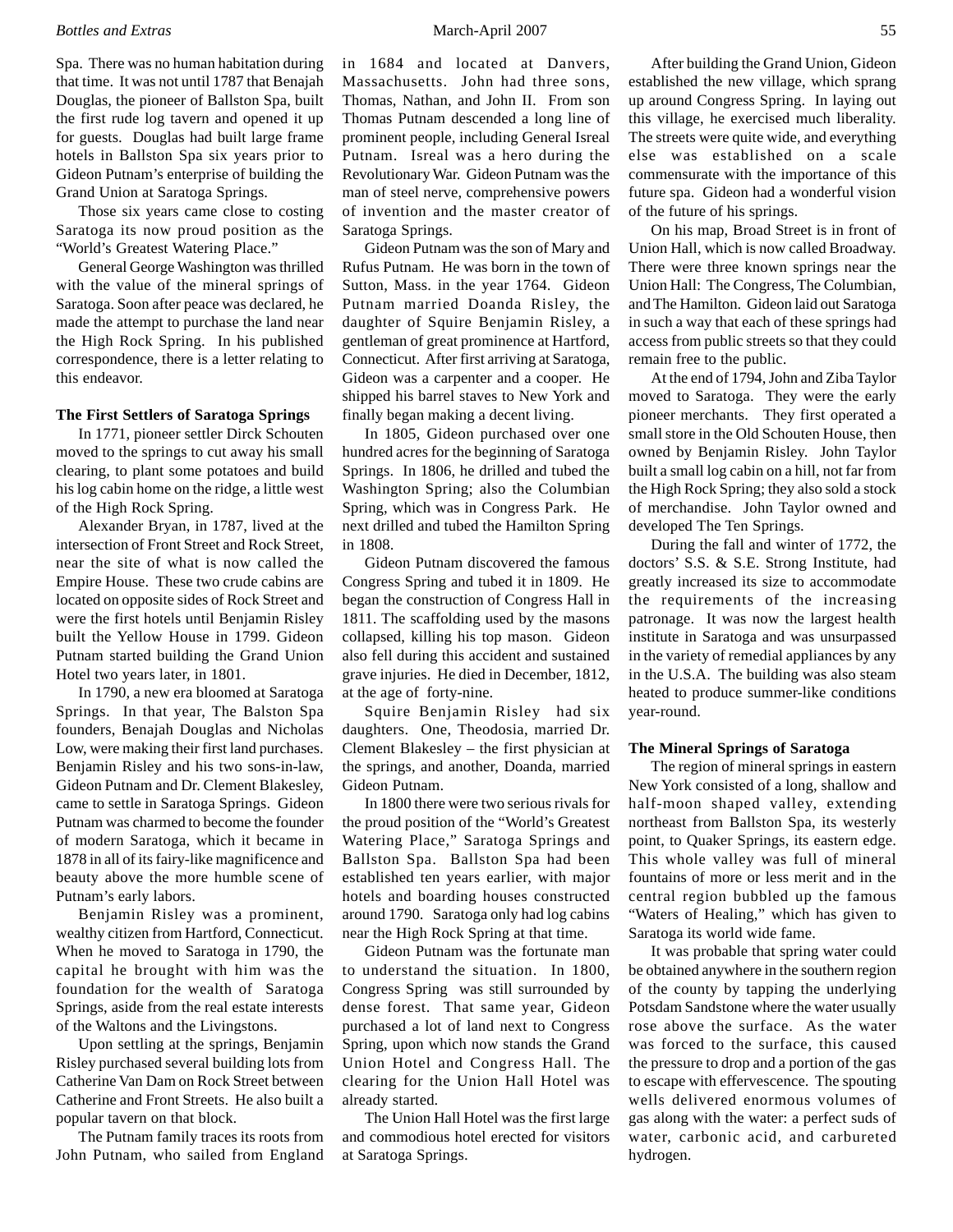56 March-April 2007 *Bottles and Extras*

Spring water is good for the stomach, good for the skin, good for the ladies of all possible ages, and for all sorts of conditions of men.



# **CONGRESS SPRING**

Congress Spring was located in Congress Park, opposite the Grand Central Hotel. Congress & Empire Co. were the proprietors.

Congress Spring was discovered in 1792, by a group of three gentlemen who were on a hunting trip. John Gilman, one of those gentlemen, was an ex-member of Congress and the spring was named The Congress in his honor.

From the date of its discovery to the present day, this famous spring has been the center of attraction in Saratoga.



Gideon and Doanda Risley had nine children. Several of Gideon's sons were town trustees, including Rockwell Putnam, who was trustee in 1826 and later President of the Trustees.





Above: Congress Hall filling in process. Below: Congress Bottling House.



During 1820, Dr. John Clarke, the proprietor of the first soda fountain, purchased Congress Spring. He was also the first one to bottle Congress Water.

It was Clark who constructed the beautiful Greek columns around Congress Spring and also the Grecian Dome over the Columbian Spring.

After John died in 1846, the new proprietors were Clark and White. Partner John White was also later president of the town trustees.

In 1865, this partnership was incorporated under the name: "Congress & Empire Spring Co."

# **COLUMBIAN SPRING**

Opened in 1806 by Gideon Putnam and one of the most popular springs among the Saratoga residents, the Columbian Spring was located in Congress Park and was also owned by the Congress & Empire Co., Doanda Risley Rockwell Risley proprietors. The spring was a fine

Congress Spring ()



chalybeate, or iron water, with excellent tonic properties. It also had diuretic benefits and was used extensively for that purpose.

# **CRYSTAL SPRING**

The Crystal Spring was discovered in 1870 and was located on the south side of the Grand Union Hotel. The proprietors named it the Crystal Spring because of the crystalline appearance of the water (because it has a little too much sulphur). This spring is alterative in its therapeutic properties.

# **ELLIS SPRING**

The Ellis Spring was located near the Railroad and was between the Geyser and the Glacier Springs.



#### **EMPIRE SPRING**

The Empire Spring was located on Spring Avenue at the start of Circular Street

and below a high limestone cliff. It was in the northern part of the village about a quarter of a mile from the Star Spring and was owned by The Congress & Empire Spring Co. after 1865. The first proprietor

of the Empire Spring was George W. Weston – 1846 to 1861. They made

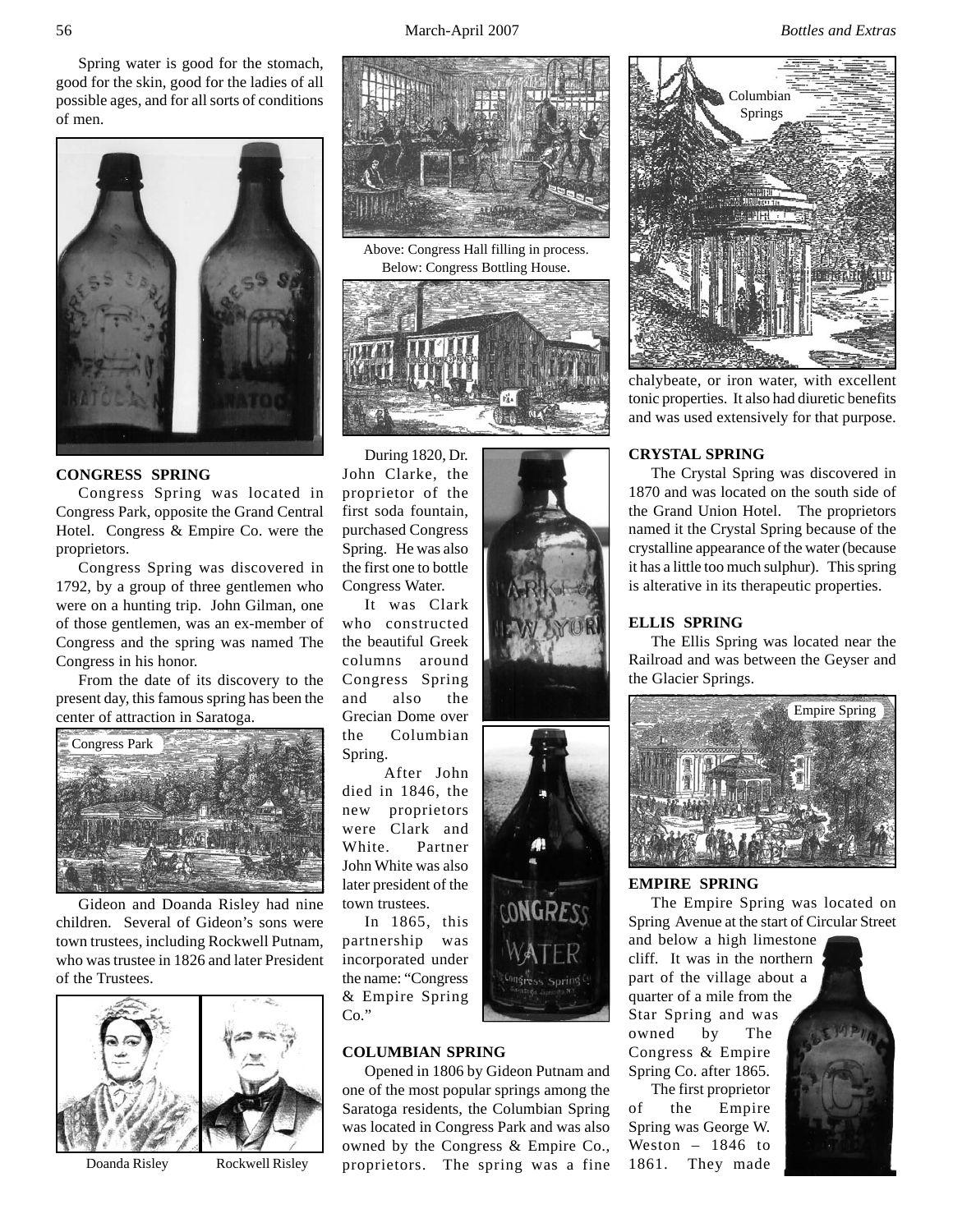

many improvements to their grounds and building and located their bottling house near shade trees. The next owner was D.A. Knowlton from 1861 to 1865.

Empire Water was very similar to Congress Water. It was considered very valuable in treating many diseases, including bilious fevers, and dysentery.

## **EUREKA SPRING**

Eureka Mineral Spring was discovered in 1865 and was located at the corner of Spring Avenue and Lake Avenue in a beautiful location within its own park of twenty-five acres. The water was declared suitable to cure dyspepsia and all other diseases of the liver and kidneys.



# **EXCELSIOR SPRING**

The Excelsior Spring was discovered in 1859 by Henry Lawrence. It was also located on Spring Avenue near the Loughberry Water Works, which supplied the village of Saratoga Springs with water from Excelsior Lake. The spring water was a pleasant cathartic with alterative and tonic



attributes. Henry also built a beautiful brick bottling house.



**GEYSER SPRING** Located on Ballston Road near the

railroad, this mineral fountain was discovered in 1870. The orifice bored in the rock was 5 ½ inches in diameter and 140 feet deep. The water was thrown up by the action of its own carbonic acid gas, under great pressure, producing a fountain jet, very attractive to the public. The height

of the Geyser was twenty-five feet. A side stream was used for bottling under pressure with the bottling house located close to the spring.

# **GLACIER SPRING**

The Glacier Spouting Spring was discovered in 1871 by Jesse Button. Located near Geyser Spring at the east end of the railroad, it shot up to a height of forty feet. The water was very concentrated and claimed exceptional medicinal attributes.

# **HAMILTON SPRING**

Hamilton Spring was located on Spring Avenue in the rear of Congress Hall and on the corner of Putnam Avenue. Its principal benefits were diuretic, and in large doses, cathartic. It also claimed to be

effective for kidney ailments.

## **HATHORN SPRING**

Discovered in 1868 during the construction of Congress Hall ball room, Hathorn Spring was located on Spring Street, immediately north of Congress Park. Congress Hall, one of the largest hotels in Saratoga



Springs, was also built and owned by Henry H. Hathorn.

This spring water was very popular and contained more Lithia than the other springs.



# **HIGH ROCK SPRING**

The first Saratoga Spring to be discovered, High Rock Spring was located on Willow Walk Road between the Seltzer and the Star Springs.

Today Willow Walk has been changed to High Rock Avenue.

William Johnson was shown this spring by a group of his Indian friends. Johnson said that it looked like a miniature volcano containing a pool of crystal clear water.

Around 1848, the owners bored two orifices in the adjacent land. These new High Rock springs were called the Peerless and the Governor. In 1866, a new company was formed and called the High Rock Congress Spring Company.

# **PAVILION SPRING**

Drilled in 1869, the Pavilion Spring was was located between Henry and Putnam Streets, a location called "Pavilion Spring and Park" with a beautiful colonnade over the spring. The United States Spring is within the colonnade, just a few steps south of the Pavilion. Both of these springs were owned by the same proprietor.

The Pavilion Spring was tubed by its owner – Daniel McLauren. McLauren built an underground pile crib around his spring



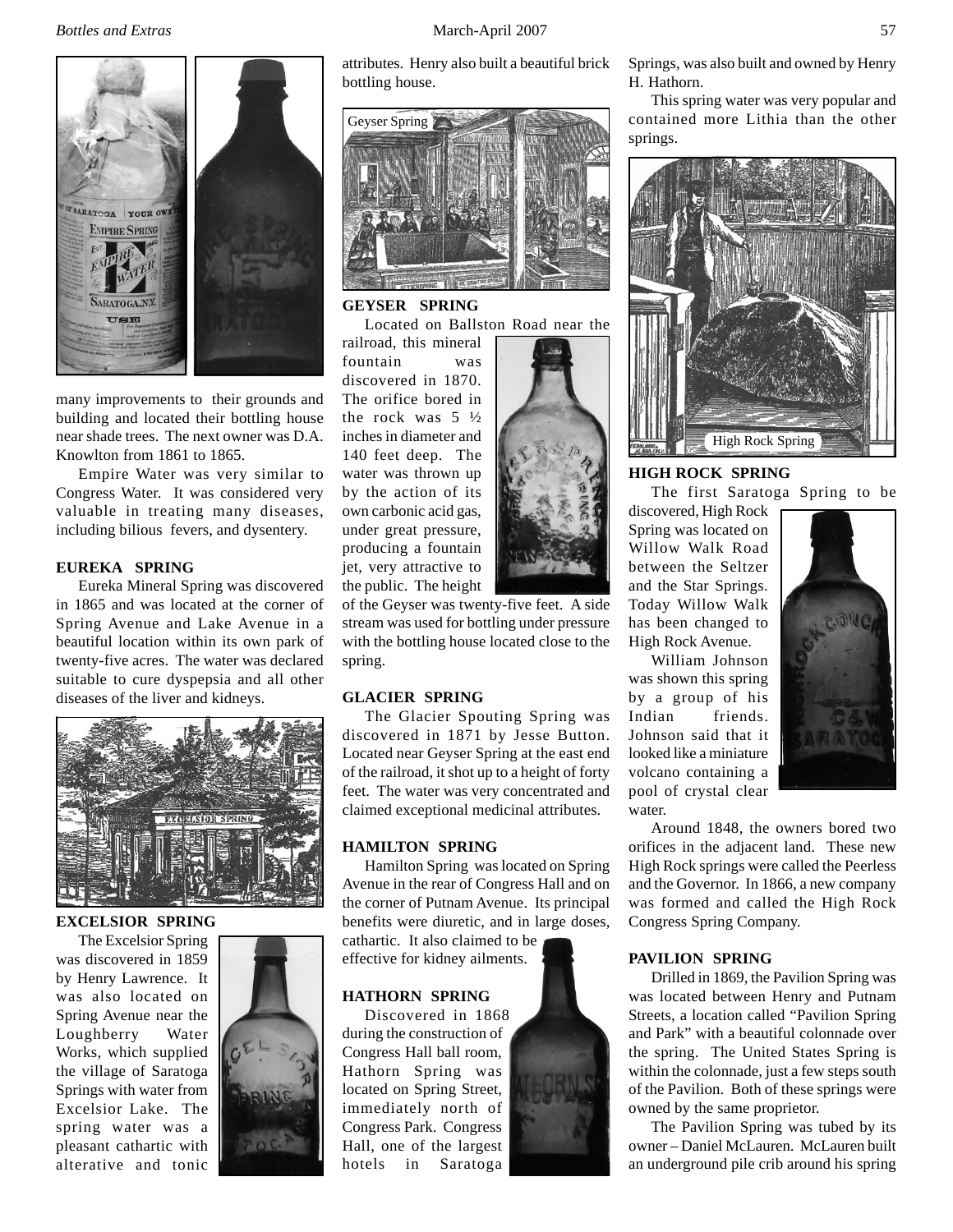

to keep the area dry. After tubing, he built a bottling house and started to fill glass bottles with spring water.

In 1868, it was drilled to a depth of ten feet further down, into solid sand stone. This achieved a purer flavor and had cathartic attributes. At that time, the springs were called: The Pavilion and U.S. Spring Company.

It had been accepted as a cure for many diseases, including dyspepsia, biliousness, and rheumatism. This favorite spring water was bottled at their bottling house and was shipped by rail and steamer all across the country.

#### **PUTNAM SPRING**

Discovered and bored in 1865, Putnam Spring was located on Phila Street near Putnam Street. There was also a nice pool used mainly for bathing. The water was a tonic and chaly-beate (iron). The owner, Lewis Putnam, was the son of Gideon Putnam and in 1872 was the oldest native resident of Saratoga Springs.



# **THE OLD RED SPRING**

Discovered by Samuel North around 1784, the Red Spring was located on Spring Avenue just beyond the Empire Spring at the intersection of Geneva and Warren Streets. The first bathhouse was constructed at the Red Spring. This spring was named Red Spring because of the rusty deposits left by the water. Naturally a chalybeate spring with its high iron content, it was retubed in 1870 and it remained a strong alterative for curing blood diseases and skin diseases.

# **SARATOGA "A" SPRING**

Saratoga "A" Spring was located on Spring Avenue, just beyond the Empire Spring. Bored and tubed, it was purchased in 1865 by The Western Company.

A new bottling house was built in 1866, and their bottles were shipped by railroad, all over the U.S.A. The wooden bottling house was destroyed by fire in 1868. Jay Gould was the original president. The water was pleasant, quite similar to that of the Congress Spring.

## **THE SELTZER SPRING**

Located about 150 feet from the High Rock Spring, Seltzer Spring was discovered in 1868. Its water was entirely different, demonstrating the vast differences of the subterranean activity. The owners tubed the spring with an upper section of glass pipe to demonstrate the flow of their fountain.

This is a real seltzer spring because the attributes of the water are nearly identical to the famous Nassau Spring of Germany. For that reason, it was also highly prized by the German citizens. Nearly two million stoneware quart jugs were imported from Germany annually.



#### **THE STAR SPRING**

Located on Spring Avenue at Circular Street, Star Spring was discovered in 1835. Melvin Wright was the superintendent. It was first called the President Spring and later, the Iodine Spring. In 1865, the Star Spring Company was formed and in 1868, they built the finest bottling house in Saratoga constructed of brick and brown stone. They maintained their spring to keep the water as pure as possible.

Star Spring Water was bottled in green pints and quarts, and was sold by the case. It was also put into oak casks and tightly sealed in order to hold the carbonation. Star water was mildly cathartic, and slightly acidic, quite pleasant to taste. Their principal customers included taverns, apothecaries, and drug stores.

## **THE TEN SPRINGS**

Can you name them? They were located

in the vicinity of Eureka Park. Others were Excelsior, Minnehaha, and The Union Spring. The name "Ten Springs" had been forgotten.

## **UNITED STATES SPRING**

Located between Henry and Putnam Streets, and under the same colonade as the Pavilion Spring, the United States Spring was discovered in 1868. It seemed to have tonic properties, with only a mild cathartic effect.

The United States Spring water was considered a good mixer by adding both flavor and sparkle to wine.

## **WASHINGTON SPRING**

First used for bathing purposed, the Washington Spring was discovered in 1828 and was located on the property of the Clarendon Hotel on South Broadway. While drilling the Washington Spring, a tremendous flow of water gushed up and had to be drilled again, within a coffer dam to control the flooding.

The Washington Spring, a chalybeate spring with both tonic and diuretic attributes, was also called the "Champagne Spring." Many residents regarded this spring as the most pleasant beverage in Saratoga.

## **WHITE SULPHUR SPRING**

Located on the corner of Spring and Lake streets, the White Sulphur Spring was owned by the Eureka Spring Company. This was the only sulphur spring of Saratoga and was highly prized for curing most diseases.

#### *Instructions for Drinking the Waters:*

Cathartic waters should be taken in the morning, before breakfast, because in the morning, the body is refreshed by sleep and the stomach is empty. Two or three glasses are generally sufficient within a short time and only a few minutes before eating.

The spring waters, taken as an alterative, should be sipped in small quantities throughout the day. The success is based on the absorption of the water into the tissues.

The chalybeate or tonic waters should be taken after dinner. One half glass should be sipped at a time.

The diuretic waters should be drunk before meals and at night. Walking and other exercise increases the benefits. **CONGRESS HALL**